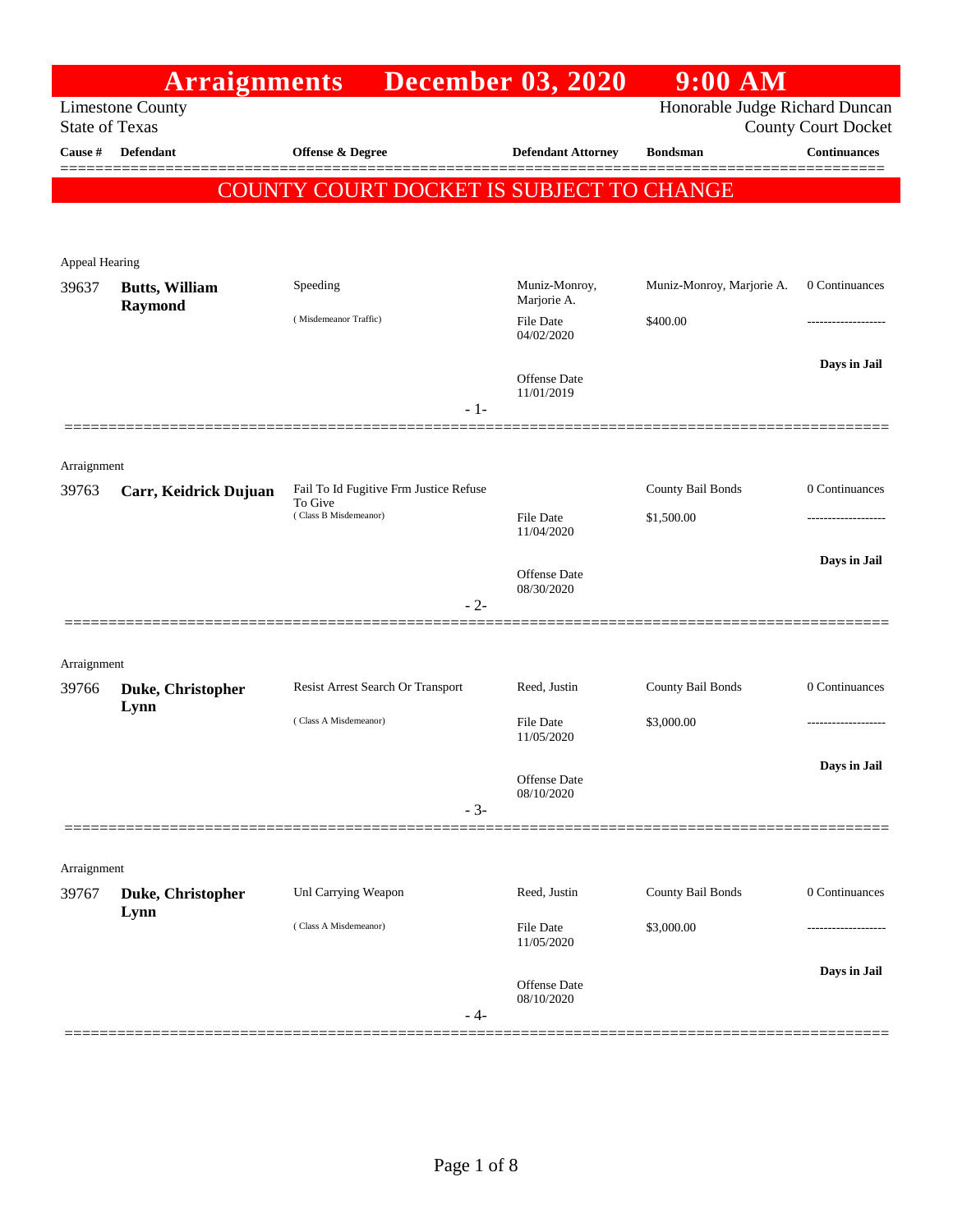|                       | <b>Arraignments</b>     |                                                                            | <b>December 03, 2020</b>                           | $9:00$ AM                                                    |                     |
|-----------------------|-------------------------|----------------------------------------------------------------------------|----------------------------------------------------|--------------------------------------------------------------|---------------------|
| <b>State of Texas</b> | <b>Limestone County</b> |                                                                            |                                                    | Honorable Judge Richard Duncan<br><b>County Court Docket</b> |                     |
| Cause #               | <b>Defendant</b>        | Offense & Degree                                                           | <b>Defendant Attorney</b>                          | <b>Bondsman</b>                                              | <b>Continuances</b> |
|                       |                         | <b>COUNTY COURT DOCKET IS SUBJECT TO CHANGE</b>                            |                                                    |                                                              | ======              |
|                       |                         |                                                                            |                                                    |                                                              |                     |
|                       |                         |                                                                            |                                                    |                                                              |                     |
| Arraignment<br>39768  | Duke, Christopher       | Tamper W/ Identification Numbers                                           | Reed, Justin                                       | County Bail Bonds                                            | 0 Continuances      |
|                       | Lynn                    | (Class A Misdemeanor)                                                      | <b>File Date</b><br>11/05/2020                     | \$3,000.00                                                   |                     |
|                       |                         | $-5-$                                                                      | <b>Offense</b> Date<br>08/10/2020                  |                                                              | Days in Jail        |
|                       |                         |                                                                            |                                                    |                                                              |                     |
| Arraignment<br>39364  | <b>Grimes, Tauren</b>   | Driving W/Lic Inv W/Prev<br>Conv/Susp/W/O Fin Res<br>(Class B Misdemeanor) | File Date<br>05/22/2019                            | International Fidelity Ins Co<br>\$2,000.00                  | 0 Continuances      |
|                       |                         | - 6-                                                                       | <b>Offense</b> Date<br>03/30/2019                  |                                                              | Days in Jail        |
|                       |                         |                                                                            |                                                    |                                                              |                     |
| Arraignment           |                         |                                                                            |                                                    | Freebird Bail Bonds                                          |                     |
| 39522                 | Harrison, Bobby Lee     | Assault Causes Bodily Injury Family<br>Member<br>(Class A Misdemeanor)     | Martin, Chris E.<br><b>File Date</b><br>12/03/2019 | \$3,000.00                                                   | 0 Continuances      |
|                       |                         | $-7-$                                                                      | Offense Date<br>09/15/2019                         |                                                              | Days in Jail        |
|                       |                         |                                                                            |                                                    |                                                              |                     |
| Arraignment           |                         |                                                                            |                                                    |                                                              |                     |
| 39523                 | Harrison, Bobby Lee     | <b>Unlawful Restraint</b><br>(Class A Misdemeanor)                         | Martin, Chris E.<br>File Date<br>12/03/2019        | Freebird Bail Bonds<br>\$3,000.00                            | 0 Continuances      |
|                       |                         | $-8-$                                                                      | Offense Date<br>09/15/2019                         |                                                              | Days in Jail        |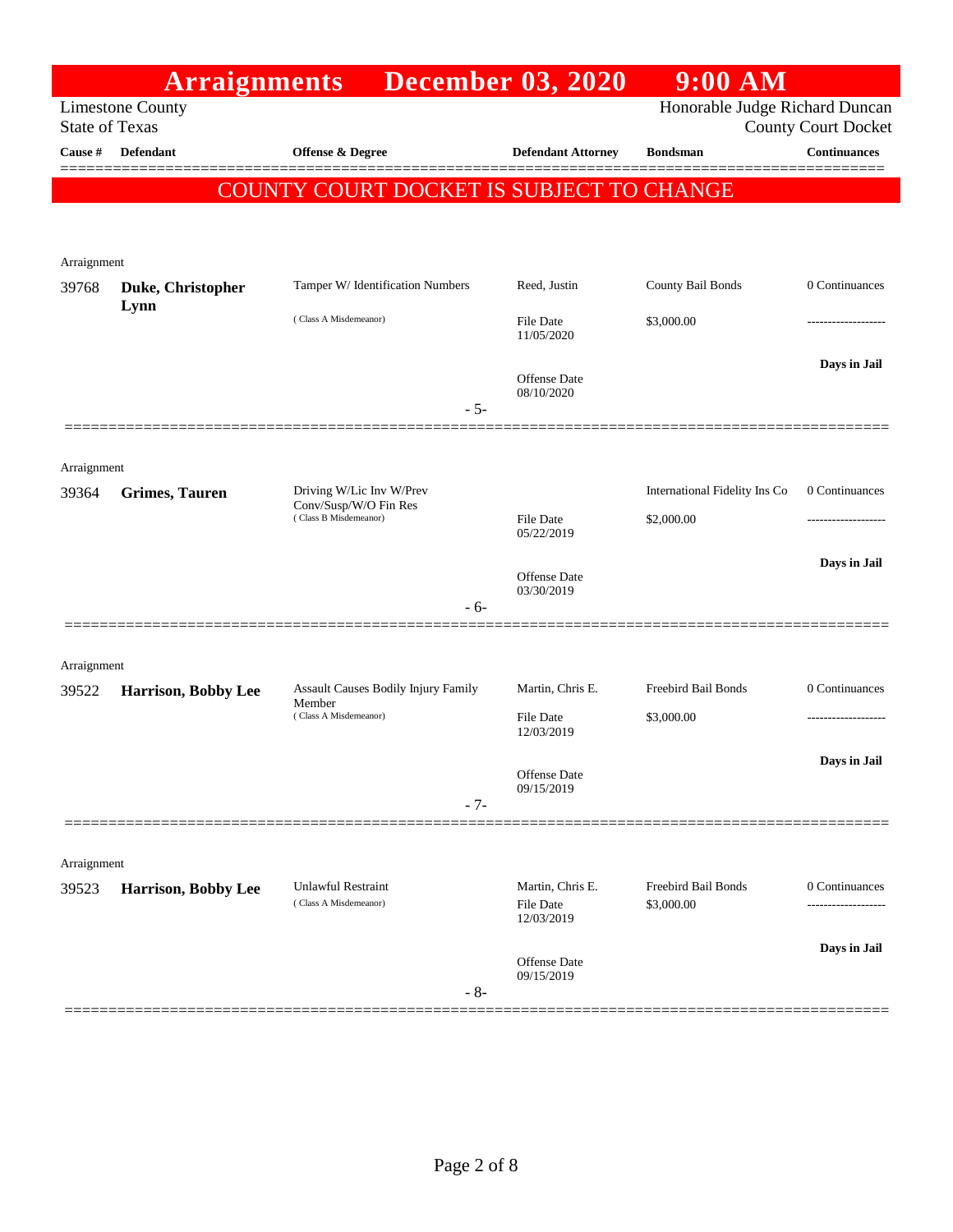|             | <b>Arraignments</b>                              |                                          |        | <b>December 03, 2020</b>          | $9:00$ AM           |                                                              |  |
|-------------|--------------------------------------------------|------------------------------------------|--------|-----------------------------------|---------------------|--------------------------------------------------------------|--|
|             | <b>Limestone County</b><br><b>State of Texas</b> |                                          |        |                                   |                     | Honorable Judge Richard Duncan<br><b>County Court Docket</b> |  |
| Cause #     | Defendant                                        | Offense & Degree                         |        | <b>Defendant Attorney</b>         | <b>Bondsman</b>     | <b>Continuances</b>                                          |  |
|             |                                                  | <b>COUNTY COURT DOCKET IS SUBJECT TO</b> |        |                                   | <b>CHANGE</b>       | =======                                                      |  |
|             |                                                  |                                          |        |                                   |                     |                                                              |  |
|             |                                                  |                                          |        |                                   |                     |                                                              |  |
| Arraignment |                                                  |                                          |        |                                   |                     |                                                              |  |
| 39765       | Holliday, Cheyanne<br><b>Skye</b>                | Driving While Intoxicated                |        |                                   | County Bail Bonds   | 0 Continuances                                               |  |
|             |                                                  | (Class B Misdemeanor)                    |        | File Date<br>11/04/2020           | \$1,500.00          |                                                              |  |
|             |                                                  |                                          |        |                                   |                     | Days in Jail                                                 |  |
|             |                                                  |                                          |        | <b>Offense</b> Date<br>07/25/2020 |                     |                                                              |  |
|             |                                                  |                                          | $-9-$  |                                   |                     |                                                              |  |
| Arraignment |                                                  |                                          |        |                                   |                     |                                                              |  |
| 39753       | Hulett, Clifford L                               | Driving While Intoxicated                |        |                                   | Freebird Bail Bonds | 0 Continuances                                               |  |
|             |                                                  | (Class B Misdemeanor)                    |        | <b>File Date</b><br>10/29/2020    | \$2,000.00          | ------------------                                           |  |
|             |                                                  |                                          |        | <b>Offense</b> Date               |                     | Days in Jail                                                 |  |
|             |                                                  |                                          | $-10-$ | 09/07/2020                        |                     |                                                              |  |
|             |                                                  |                                          |        |                                   |                     |                                                              |  |
| Arraignment |                                                  |                                          |        |                                   |                     |                                                              |  |
| 39481       | Lujuan, Tristy Lynn                              | Theft Prop $>=$ \$100 $<$ \$750          |        |                                   | County Bail Bonds   | 0 Continuances                                               |  |
|             |                                                  | (Class B Misdemeanor)                    |        | <b>File Date</b><br>10/01/2019    | \$1,000.00          |                                                              |  |
|             |                                                  |                                          |        | <b>Offense</b> Date               |                     | Days in Jail                                                 |  |
|             |                                                  |                                          | $-11-$ | 03/19/2019                        |                     |                                                              |  |
|             |                                                  |                                          |        |                                   |                     |                                                              |  |
| Arraignment |                                                  |                                          |        |                                   |                     |                                                              |  |
| 39760       | Makovy, Jeffery Scott,                           | Boating While Intoxicated 2nd            |        |                                   | County Bail Bonds   | 0 Continuances                                               |  |
|             | Jr.                                              | (Class A Misdemeanor)                    |        | <b>File Date</b>                  | \$3,000.00          |                                                              |  |
|             |                                                  |                                          |        | 11/04/2020                        |                     |                                                              |  |
|             |                                                  |                                          |        | Offense Date<br>07/18/2020        |                     | Days in Jail                                                 |  |
|             |                                                  |                                          | $-12-$ |                                   |                     |                                                              |  |
|             |                                                  |                                          |        |                                   |                     |                                                              |  |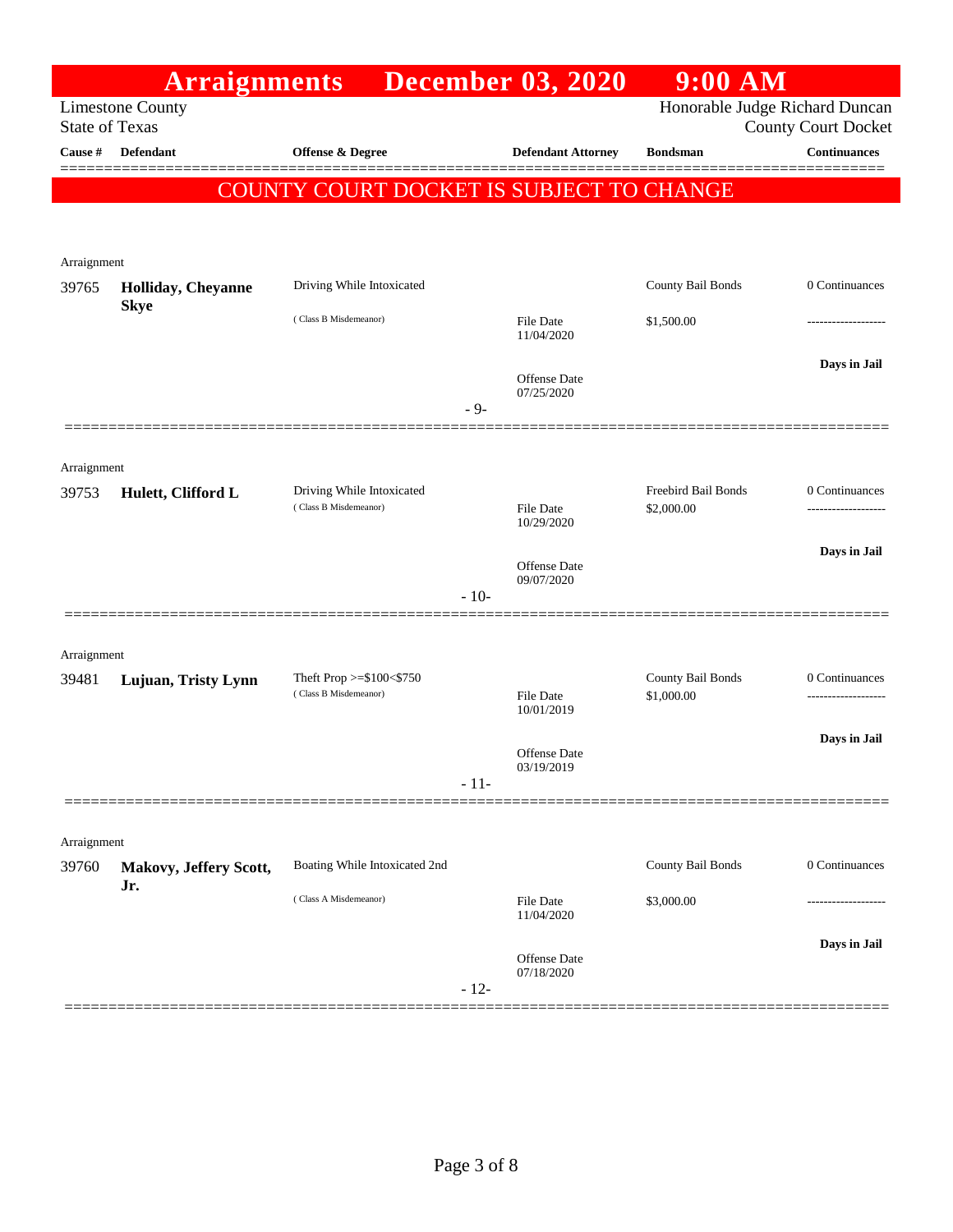|             | <b>Arraignments</b>                                                                                              |                                                      | <b>December 03, 2020</b>                   | $9:00$ AM                       |                     |  |
|-------------|------------------------------------------------------------------------------------------------------------------|------------------------------------------------------|--------------------------------------------|---------------------------------|---------------------|--|
|             | Honorable Judge Richard Duncan<br><b>Limestone County</b><br><b>State of Texas</b><br><b>County Court Docket</b> |                                                      |                                            |                                 |                     |  |
| Cause #     | <b>Defendant</b>                                                                                                 | <b>Offense &amp; Degree</b>                          | <b>Defendant Attorney</b>                  | <b>Bondsman</b>                 | <b>Continuances</b> |  |
|             |                                                                                                                  |                                                      |                                            |                                 |                     |  |
|             |                                                                                                                  | COUNTY COURT DOCKET IS SUBJECT TO CHANGE             |                                            |                                 |                     |  |
|             |                                                                                                                  |                                                      |                                            |                                 |                     |  |
| Arraignment |                                                                                                                  |                                                      |                                            |                                 |                     |  |
| 39754       | Mendoza, Mario                                                                                                   | Driving While Intoxicated<br>(Class B Misdemeanor)   | Moore, David E.<br>File Date<br>10/29/2020 | County Bail Bonds<br>\$2,000.00 | 0 Continuances<br>  |  |
|             |                                                                                                                  |                                                      |                                            |                                 | Days in Jail        |  |
|             |                                                                                                                  |                                                      | Offense Date<br>08/02/2020                 |                                 |                     |  |
|             |                                                                                                                  | $-13-$                                               |                                            |                                 |                     |  |
| Arraignment |                                                                                                                  |                                                      |                                            |                                 |                     |  |
| 39755       | Mendoza, Mario                                                                                                   | Accident Involving Damage To                         | Moore, David E.                            | County Bail Bonds               | 0 Continuances      |  |
|             |                                                                                                                  | Vehicle>=\$200<br>(Class B Misdemeanor)              | <b>File Date</b>                           | \$2,000.00                      |                     |  |
|             |                                                                                                                  |                                                      | 10/29/2020                                 |                                 | Days in Jail        |  |
|             |                                                                                                                  |                                                      | Offense Date<br>08/02/2020                 |                                 |                     |  |
|             |                                                                                                                  | $-14-$                                               |                                            |                                 |                     |  |
|             |                                                                                                                  |                                                      |                                            |                                 |                     |  |
| Arraignment |                                                                                                                  | Driving W/Lic Inv W/Prev                             |                                            | Freebird Bail Bonds             | 0 Continuances      |  |
| 39562       | <b>Muir, Andrew Dalton</b>                                                                                       | Conv/Susp/W/O Fin Res<br>(Class B Misdemeanor)       | <b>File Date</b>                           | \$2,000.00                      | .                   |  |
|             |                                                                                                                  |                                                      | 01/13/2020                                 |                                 |                     |  |
|             |                                                                                                                  |                                                      | <b>Offense Date</b>                        |                                 | Days in Jail        |  |
|             |                                                                                                                  | $-15-$                                               | 11/12/2019                                 |                                 |                     |  |
|             |                                                                                                                  |                                                      |                                            |                                 |                     |  |
| Arraignment |                                                                                                                  |                                                      |                                            |                                 |                     |  |
| 39751       | <b>Parker, Whaquin Dee</b>                                                                                       | <b>Assault Causes Bodily Injury Family</b><br>Member | Reed, Justin                               | Reed, Justin                    | 0 Continuances      |  |
|             |                                                                                                                  | (Class A Misdemeanor)                                | <b>File Date</b><br>10/29/2020             | \$3,000.00                      |                     |  |
|             |                                                                                                                  |                                                      |                                            |                                 | Days in Jail        |  |
|             |                                                                                                                  |                                                      | Offense Date<br>07/16/2020                 |                                 |                     |  |
|             |                                                                                                                  | $-16-$                                               |                                            |                                 |                     |  |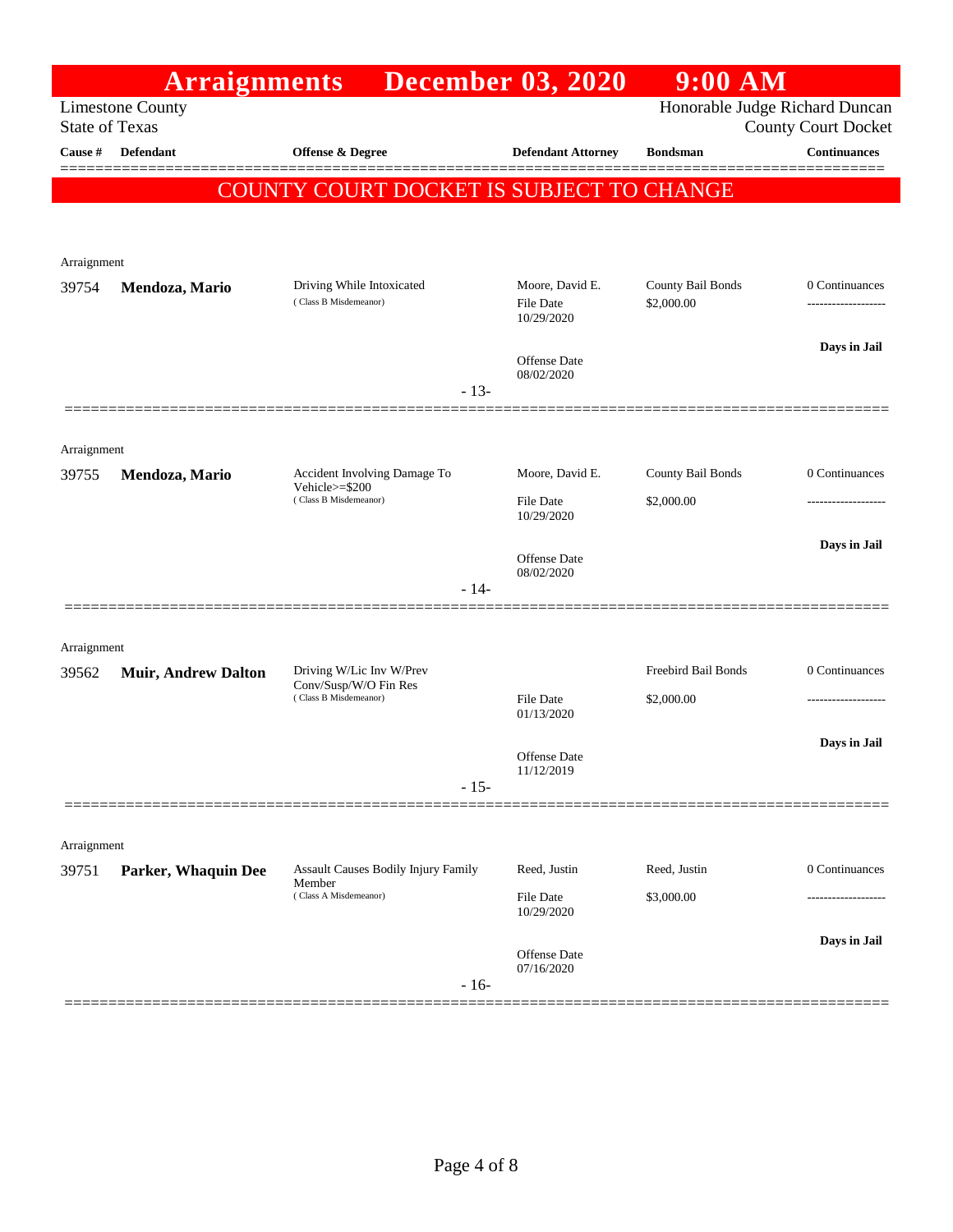|                      | <b>Arraignments</b>                                                                                              |                                                          | <b>December 03, 2020</b>               | 9:00 AM                         |                                     |  |  |
|----------------------|------------------------------------------------------------------------------------------------------------------|----------------------------------------------------------|----------------------------------------|---------------------------------|-------------------------------------|--|--|
|                      | Honorable Judge Richard Duncan<br><b>Limestone County</b><br><b>State of Texas</b><br><b>County Court Docket</b> |                                                          |                                        |                                 |                                     |  |  |
| Cause #              | <b>Defendant</b>                                                                                                 | Offense & Degree                                         | <b>Defendant Attorney</b>              | <b>Bondsman</b>                 | <b>Continuances</b>                 |  |  |
|                      |                                                                                                                  |                                                          |                                        |                                 | ======                              |  |  |
|                      |                                                                                                                  | COUNTY COURT DOCKET IS SUBJECT TO CHANGE                 |                                        |                                 |                                     |  |  |
|                      |                                                                                                                  |                                                          |                                        |                                 |                                     |  |  |
| Arraignment          |                                                                                                                  |                                                          |                                        |                                 |                                     |  |  |
| 39756                | Parker, Whaquin Dee                                                                                              | Criminal Mischief >=\$100<\$750<br>(Class B Misdemeanor) | Justin Reed<br>File Date<br>10/29/2020 | Justin Reed<br>\$3,000.00       | 0 Continuances                      |  |  |
|                      |                                                                                                                  |                                                          | <b>Offense Date</b><br>07/17/2020      |                                 | Days in Jail                        |  |  |
|                      |                                                                                                                  | $-17-$                                                   |                                        |                                 |                                     |  |  |
|                      |                                                                                                                  |                                                          |                                        |                                 |                                     |  |  |
| Arraignment<br>39689 | <b>Platt, Rusty</b>                                                                                              | Driving While Intoxicated<br>(Class B Misdemeanor)       | Reed, Justin<br><b>File Date</b>       | County Bail Bonds<br>\$3,000.00 | 0 Continuances<br>----------------- |  |  |
|                      |                                                                                                                  |                                                          | 07/27/2020                             |                                 |                                     |  |  |
|                      |                                                                                                                  | $-18-$                                                   | <b>Offense Date</b><br>07/27/2020      |                                 | Days in Jail                        |  |  |
|                      |                                                                                                                  |                                                          |                                        |                                 |                                     |  |  |
| Arraignment          |                                                                                                                  |                                                          |                                        |                                 |                                     |  |  |
| 39771                | <b>Platt, Rusty</b>                                                                                              | Accident Involving Damage To<br>Vehicle>=\$200           | Reed, Justin                           | County Bail Bonds               | 0 Continuances                      |  |  |
|                      |                                                                                                                  | (Class B Misdemeanor)                                    | File Date<br>11/05/2020                | \$1,000.00                      |                                     |  |  |
|                      |                                                                                                                  |                                                          | Offense Date<br>07/27/2020             |                                 | Days in Jail                        |  |  |
|                      |                                                                                                                  | $-19-$                                                   |                                        |                                 |                                     |  |  |
|                      |                                                                                                                  |                                                          |                                        |                                 |                                     |  |  |
| Arraignment<br>39399 | <b>Rash, Dewey Harmon</b>                                                                                        | Driving W/Lic Inv W/Prev                                 |                                        | Personal Bond                   | 0 Continuances                      |  |  |
|                      |                                                                                                                  | Conv/Susp/W/O Fin Res<br>(Class B Misdemeanor)           | <b>File Date</b><br>06/25/2019         | \$2,000.00                      |                                     |  |  |
|                      |                                                                                                                  |                                                          |                                        |                                 | Days in Jail                        |  |  |
|                      |                                                                                                                  | $-20-$                                                   | Offense Date<br>04/10/2019             |                                 |                                     |  |  |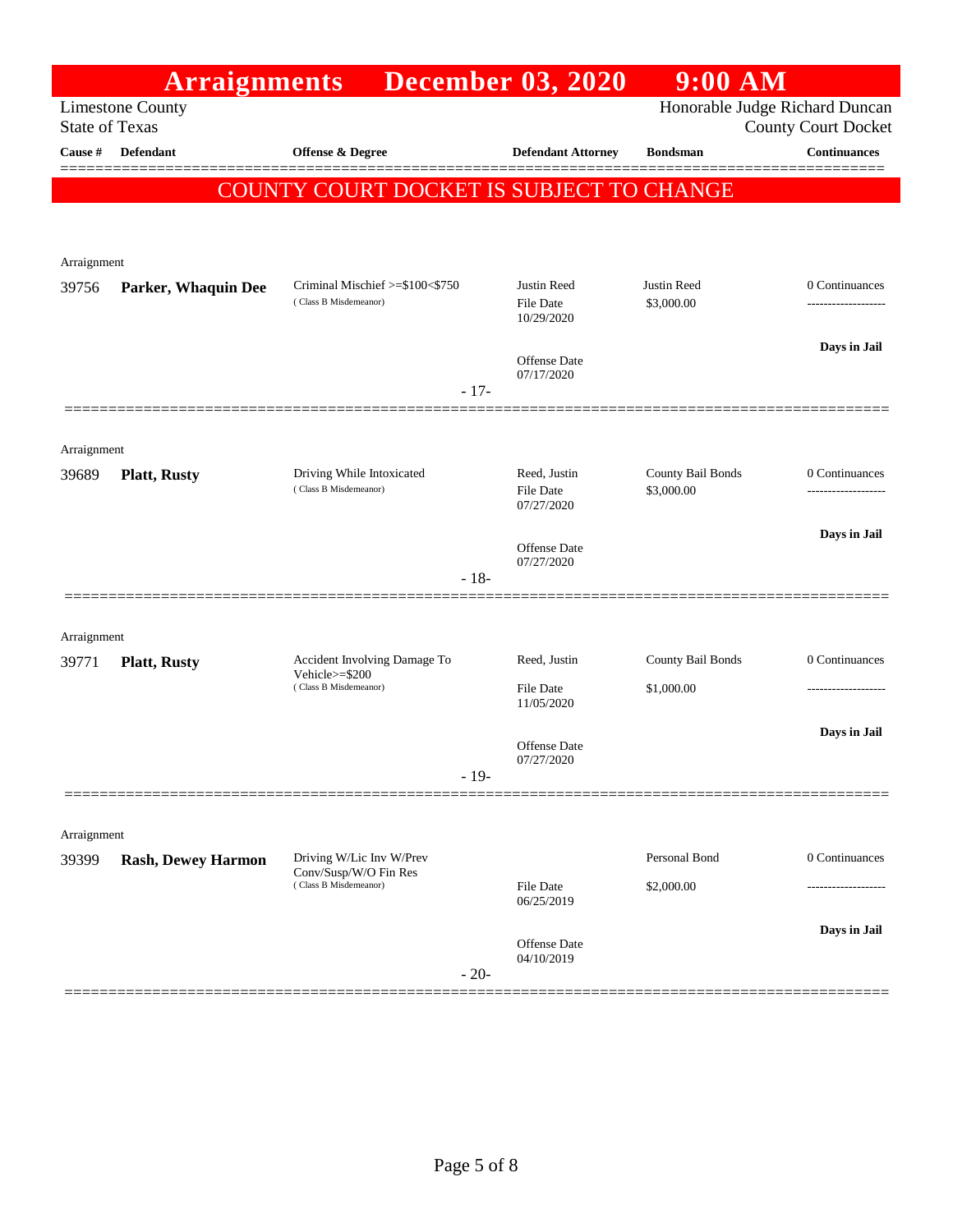| <b>December 03, 2020</b><br><b>Arraignments</b><br><b>Limestone County</b><br><b>State of Texas</b><br>Cause #<br>Defendant<br>Offense & Degree<br><b>Defendant Attorney</b><br>COUNTY COURT DOCKET IS SUBJECT TO CHANGE<br>Arraignment | Honorable Judge Richard Duncan<br><b>County Court Docket</b><br><b>Continuances</b><br><b>Bondsman</b><br>Hagler, Donnie<br>0 Continuances |
|-----------------------------------------------------------------------------------------------------------------------------------------------------------------------------------------------------------------------------------------|--------------------------------------------------------------------------------------------------------------------------------------------|
|                                                                                                                                                                                                                                         |                                                                                                                                            |
|                                                                                                                                                                                                                                         |                                                                                                                                            |
|                                                                                                                                                                                                                                         |                                                                                                                                            |
|                                                                                                                                                                                                                                         |                                                                                                                                            |
|                                                                                                                                                                                                                                         |                                                                                                                                            |
|                                                                                                                                                                                                                                         |                                                                                                                                            |
| Bail Jumping And Fail To Appear<br>39434<br><b>Rash, Dewey Harmon</b>                                                                                                                                                                   |                                                                                                                                            |
| (Class A Misdemeanor)<br>File Date<br>07/19/2019                                                                                                                                                                                        | \$3,000.00                                                                                                                                 |
| Offense Date                                                                                                                                                                                                                            | Days in Jail                                                                                                                               |
| 07/11/2019                                                                                                                                                                                                                              |                                                                                                                                            |
| $-21-$                                                                                                                                                                                                                                  |                                                                                                                                            |
|                                                                                                                                                                                                                                         |                                                                                                                                            |
| Appeal Hearing<br>Fail To Give 1/2 Roadway (Meeting<br>Tkach, Todd E.<br>39758<br><b>Reed, Doyle Lewis</b>                                                                                                                              | 0 Continuances<br>Tkach, Todd E.                                                                                                           |
| Oncoming Vehicle)<br>(Misdemeanor Traffic)<br><b>File Date</b>                                                                                                                                                                          | \$190.00                                                                                                                                   |
| 11/03/2020                                                                                                                                                                                                                              |                                                                                                                                            |
| Offense Date                                                                                                                                                                                                                            | Days in Jail                                                                                                                               |
| 05/20/2020<br>$-22-$                                                                                                                                                                                                                    |                                                                                                                                            |
|                                                                                                                                                                                                                                         |                                                                                                                                            |
| Arraignment                                                                                                                                                                                                                             |                                                                                                                                            |
| Poss Cs Pg $3 < 28g$<br>Moore, David E.<br>39317<br><b>Risken, Stacie Lane</b>                                                                                                                                                          | Freebird Bail Bonds<br>0 Continuances                                                                                                      |
| (Class A Misdemeanor)<br><b>File Date</b><br>04/16/2019                                                                                                                                                                                 | \$2,500.00                                                                                                                                 |
|                                                                                                                                                                                                                                         | Days in Jail                                                                                                                               |
| <b>Offense Date</b><br>09/21/2018                                                                                                                                                                                                       |                                                                                                                                            |
| $-23-$                                                                                                                                                                                                                                  |                                                                                                                                            |
|                                                                                                                                                                                                                                         |                                                                                                                                            |
| Arraignment                                                                                                                                                                                                                             |                                                                                                                                            |
| Simer, Michael<br>Boating While Intoxicated<br>39752<br><b>Rittinger, Richard</b><br>Anthony, Jr.                                                                                                                                       | County Bail Bonds<br>0 Continuances                                                                                                        |
| (Class B Misdemeanor)<br>File Date<br>10/29/2020                                                                                                                                                                                        | \$2,000.00                                                                                                                                 |
|                                                                                                                                                                                                                                         | Days in Jail                                                                                                                               |
| Offense Date<br>08/15/2020<br>$-24-$                                                                                                                                                                                                    |                                                                                                                                            |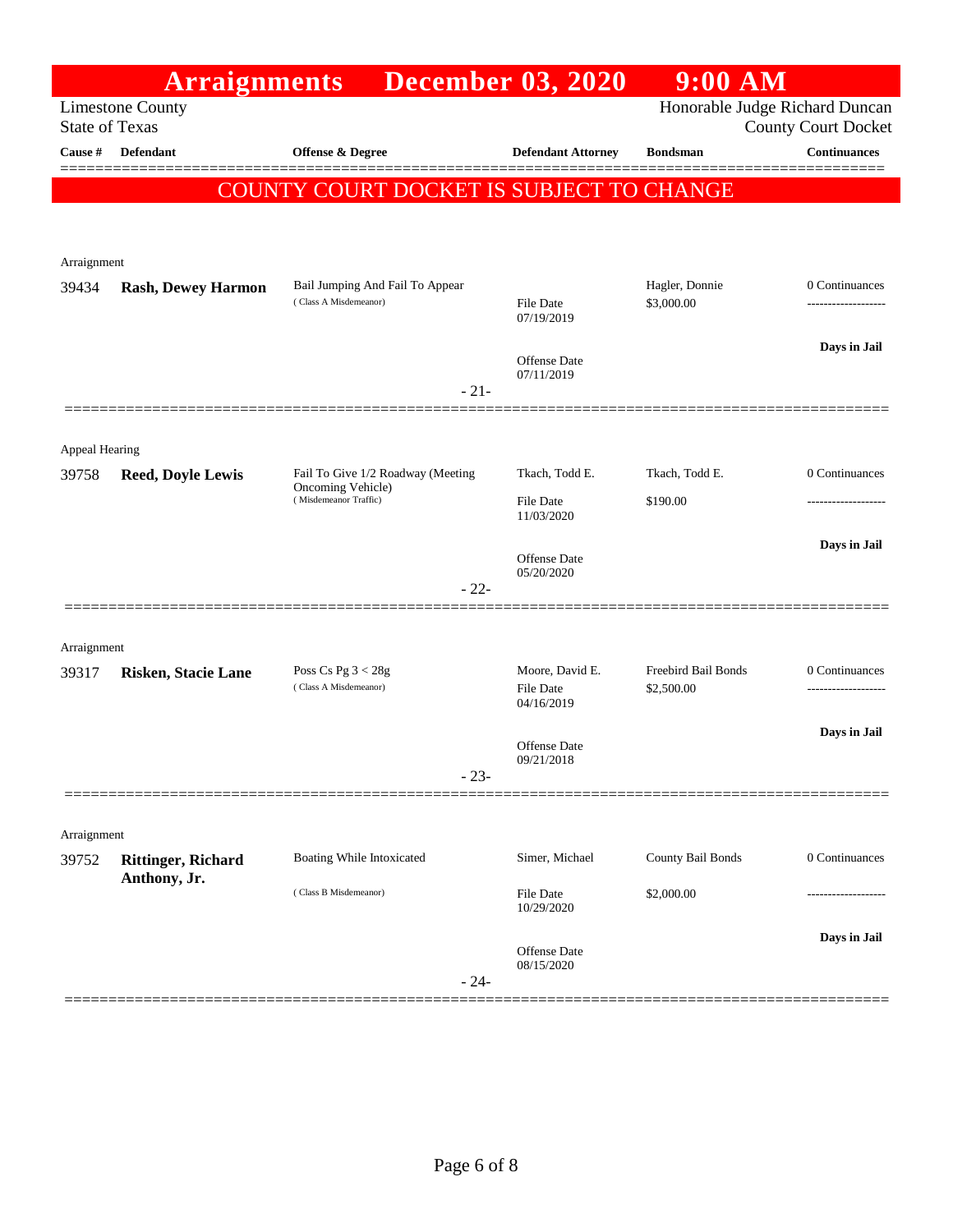|                                                                                                                  | <b>Arraignments</b>          |                                                            | <b>December 03, 2020</b>       | $9:00$ AM                       |                     |  |
|------------------------------------------------------------------------------------------------------------------|------------------------------|------------------------------------------------------------|--------------------------------|---------------------------------|---------------------|--|
| Honorable Judge Richard Duncan<br><b>Limestone County</b><br><b>County Court Docket</b><br><b>State of Texas</b> |                              |                                                            |                                |                                 |                     |  |
| Cause #                                                                                                          | Defendant                    | <b>Offense &amp; Degree</b>                                | <b>Defendant Attorney</b>      | <b>Bondsman</b>                 | <b>Continuances</b> |  |
|                                                                                                                  |                              | COUNTY COURT DOCKET IS SUBJECT TO CHANGE                   |                                |                                 |                     |  |
|                                                                                                                  |                              |                                                            |                                |                                 |                     |  |
|                                                                                                                  |                              |                                                            |                                |                                 |                     |  |
| Arraignment                                                                                                      |                              |                                                            |                                |                                 |                     |  |
| 39764                                                                                                            | Rivera, Neftaly              | Driving While Intoxicated<br>(Class B Misdemeanor)         | File Date<br>11/04/2020        | County Bail Bonds<br>\$2,500.00 | 0 Continuances<br>  |  |
|                                                                                                                  |                              |                                                            |                                |                                 | Days in Jail        |  |
|                                                                                                                  |                              | $-25-$                                                     | Offense Date<br>06/06/2020     |                                 |                     |  |
|                                                                                                                  |                              |                                                            |                                |                                 |                     |  |
| Arraignment                                                                                                      |                              |                                                            |                                |                                 |                     |  |
| 39770                                                                                                            | Sanchez-Vasquez,<br>Romario  | Viol Bond/Protective Order                                 |                                | County Bail Bonds               | 0 Continuances      |  |
|                                                                                                                  |                              | (Class A Misdemeanor)                                      | <b>File Date</b><br>11/05/2020 | \$2,500.00                      |                     |  |
|                                                                                                                  |                              |                                                            | Offense Date<br>03/20/2020     |                                 | Days in Jail        |  |
|                                                                                                                  |                              | $-26-$                                                     |                                |                                 |                     |  |
|                                                                                                                  |                              |                                                            |                                |                                 |                     |  |
| Arraignment<br>39774                                                                                             | <b>Savell, Joseph Robert</b> | Assault Causes Bodily Injury Family                        |                                | County Bail Bonds               | 0 Continuances      |  |
|                                                                                                                  |                              | Member<br>(Class A Misdemeanor)                            | <b>File Date</b><br>11/20/2020 | \$3,000.00                      |                     |  |
|                                                                                                                  |                              |                                                            |                                |                                 | Days in Jail        |  |
|                                                                                                                  |                              |                                                            | Offense Date<br>09/27/2020     |                                 |                     |  |
|                                                                                                                  |                              | $-27-$                                                     |                                |                                 |                     |  |
| Arraignment                                                                                                      |                              |                                                            |                                |                                 |                     |  |
| 39757                                                                                                            | <b>Torres, Michael</b>       | Resist Arrest Search Or Transport<br>(Class A Misdemeanor) | File Date                      | County Bail Bonds<br>\$3,000.00 | 0 Continuances<br>  |  |
|                                                                                                                  |                              |                                                            | 10/30/2020                     |                                 |                     |  |
|                                                                                                                  |                              |                                                            | Offense Date                   |                                 | Days in Jail        |  |
|                                                                                                                  |                              | $-28-$                                                     | 07/16/2020                     |                                 |                     |  |
|                                                                                                                  |                              |                                                            |                                |                                 |                     |  |